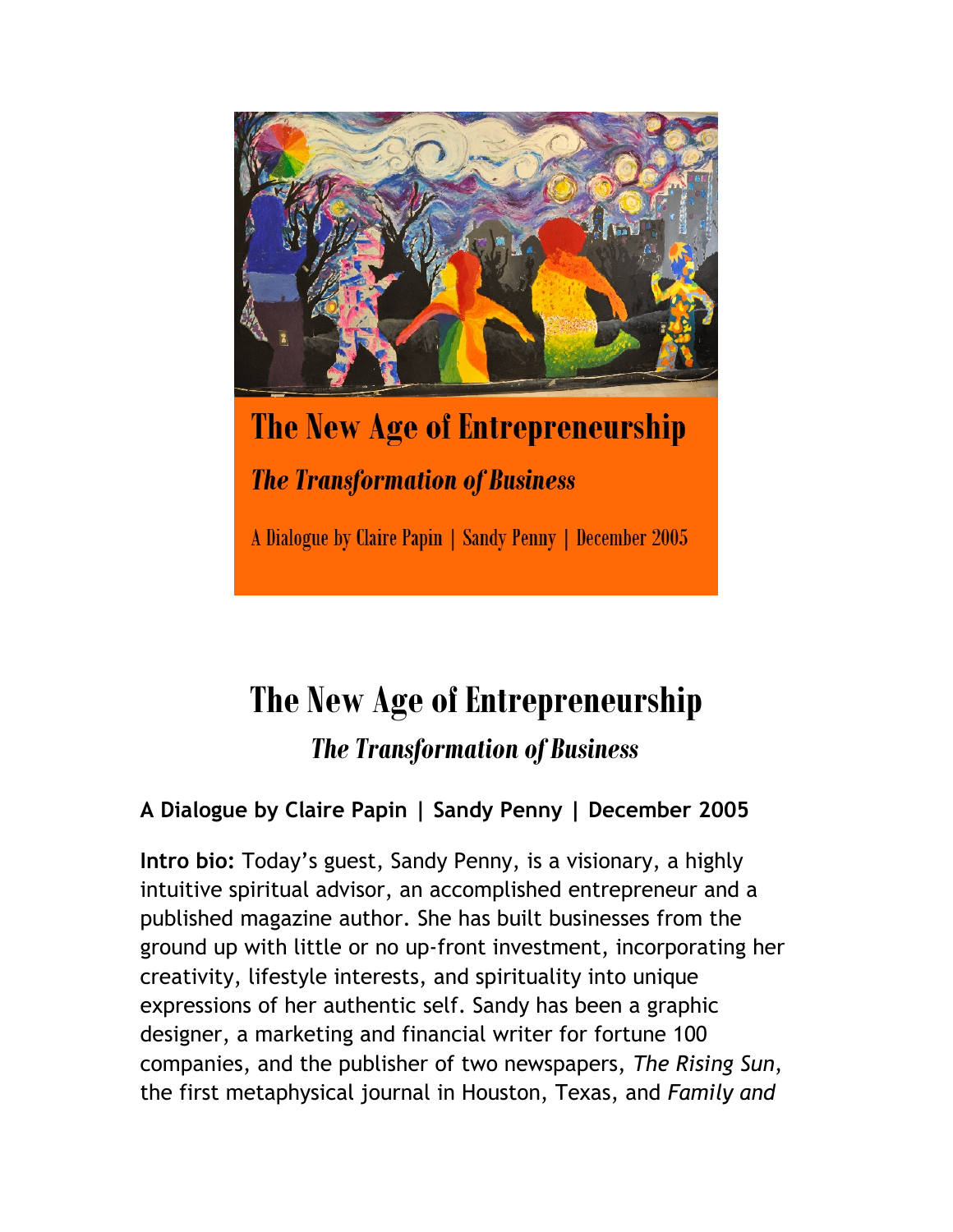*Friends*, a resource journal for kids and parents. Currently reinventing herself as a marketing consultant and inspirational speaker for New Age and spiritual businesses, she is traveling the world and developing material for several upcoming writing projects. ###

### **INTERVIEW**

## **People talk about the New Age and the Aquarian Age all the time, but very few people talk about those terms in concrete ways. Can you define those terms for us?**

There are many casual references to New Age people and thought and the Age of Aquarius, but few discuss it in a practical way. The "Old Age" was called the Piscean Age, and the fish was its symbol. It corresponds to the sign of Pisces on the cosmic astrological calendar. Our world has moved from the energy of the Piscean Age into the Aquarian Age, also called The New Age.

### **What was the Piscean Age about?**

The Piscean Age was associated with the experience of hierarchy, structure, power and control, deep emotion and addiction - and the positive outcome of addressing the inherent lessons is to master the ability to build lasting structures while honoring the earth and the people who help build and sustain the structures. There are many extremes offered in the Piscean Age, drug, alcohol, work and relationship addictions. All that and more was readily available for us to choose. Once the planet moves out of a cycle, the lessons of that sign are no longer appropriate, even if we have not mastered them. The energy shifts into new patterns, and the old structures begin to break down so the energy can be used to build the new age structures. We have been witnessing that breakdown of the old age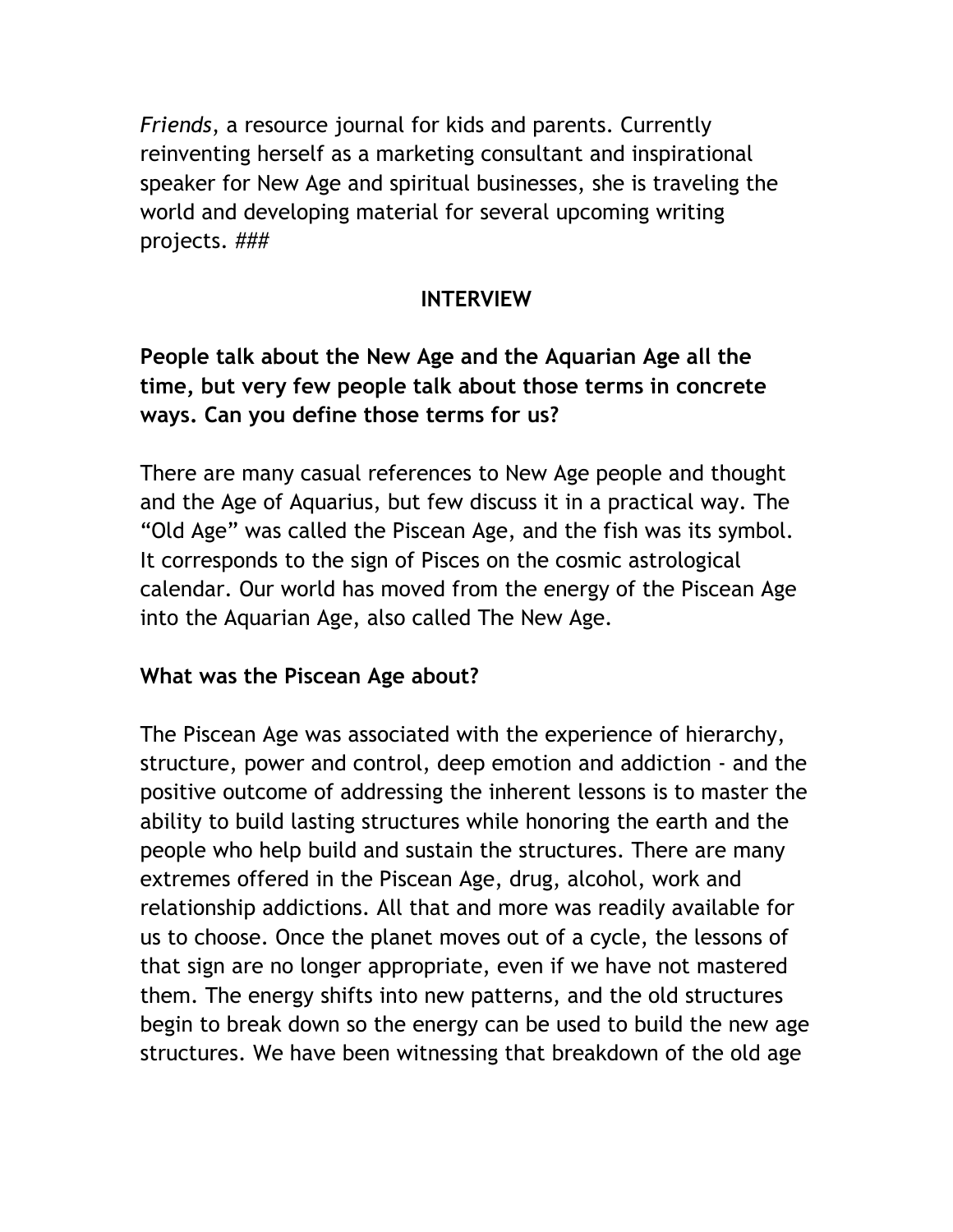since the 1960s, slowly moving through the dawning of the Age of Aquarius into the full onset of Aquarian power.

#### **How does the Aquarian Age differ from the Piscean Age?**

Aquarius is the water bearer. It is heralded by events concerning wind and water – like hurricanes, tornadoes, tsunamis, and as a complementary energy, fires that are spread by the wind. In the past few years and this year in particular, the transformation has become more intense, and few people have escaped experiencing it or at least feeling it in some way. The impact has been to bring up all the old Piscean karmic issues for us to look at because as a famous TV therapist says, "You can't change what you don't acknowledge." We have the opportunity to make significant growth and change at times like this. We can integrate the lessons of the old age and embrace the challenges of the new one. The good news is that a great deal of energy has been freed up for us to use in new and different ways, ways that are in harmony with the new energy of Aquarius. For those who resist change, events of wind, water and fire will free them from old attachments and create radical change. However, we can make mindful decisions about change, using our intuition and inner guidance, prior to being forced into a change by external circumstances.

### **What are the attributes of the Aquarian energy?**

The sign of Aquarius includes what I call the four Cs: communication, cooperation, creativity and community. These are the challenges and the areas that will offer the best opportunities for success and growth for the next couple of thousand years. The internet is the ultimate symbol for the Aquarian Age. It offers instant world wide communication, the ability to build and change communities and businesses quickly and to respond to changes as they occur. It also offers the opportunity for a great deal of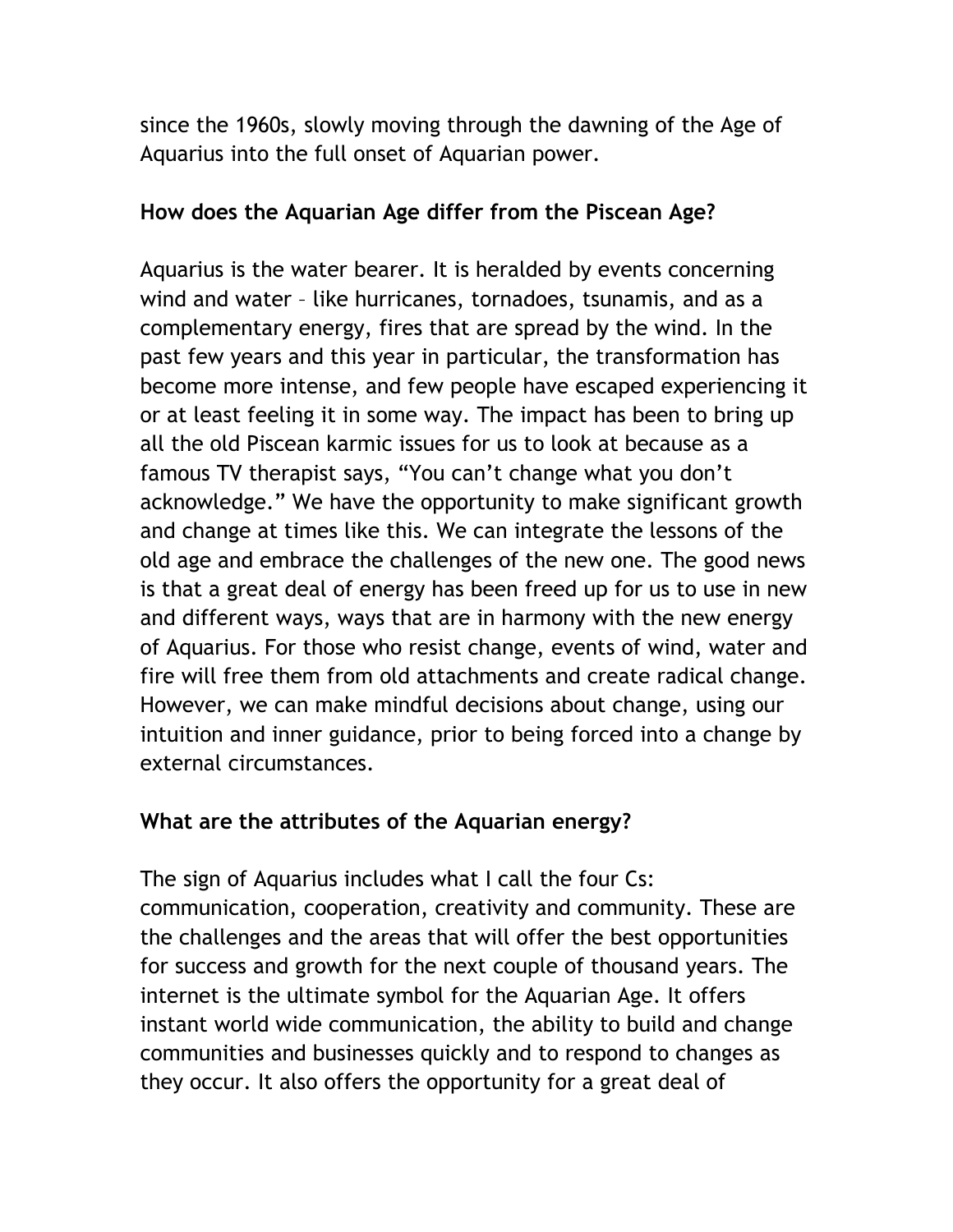creativity and cooperation as a result of the connections it offers globally and the marketing strategies available to businesses.

## **How do these attributes affect us on a personal and business level?**

On a personal level, we have seen how the internet offers us the opportunity to connect with people all over the world, to communicate, to cooperate, to date and just as easily to shut down that communication instantly if we choose. It offers us the ability to live in remote locations and access a global marketplace, to order what we need and have it shipped to us from all over this planet.

In the same way, the world of business is changing just as fast as the World Wide Web these days. The traditional business model with its hierarchal structure is giving way to the flatter, more fluid nuclear model that can respond quickly to new trends and plug in experts at all levels and phases of a project. Business owners and executives have to be thinking on their feet all the time and learning new skills and technologies. The days of the big behemoth companies are numbered, and their dinosaur bones will fuel the new economy as oil fueled the old one. Even Wall Street now offers a sustainability index so people can choose to invest in companies that are focused on what will make them last, like good environmental policies, employee ownership and commitment to fiscal health.

**We have been seeing many of those changes in business recently, and there seem to be a lot of people out of jobs these days. Why is that and what does the New Age offer us in the way of financial support?** 

"To paraphrase W.E. Butler, a spiritual person serves by what he is, not just by what he does. In other words, there is no mandate for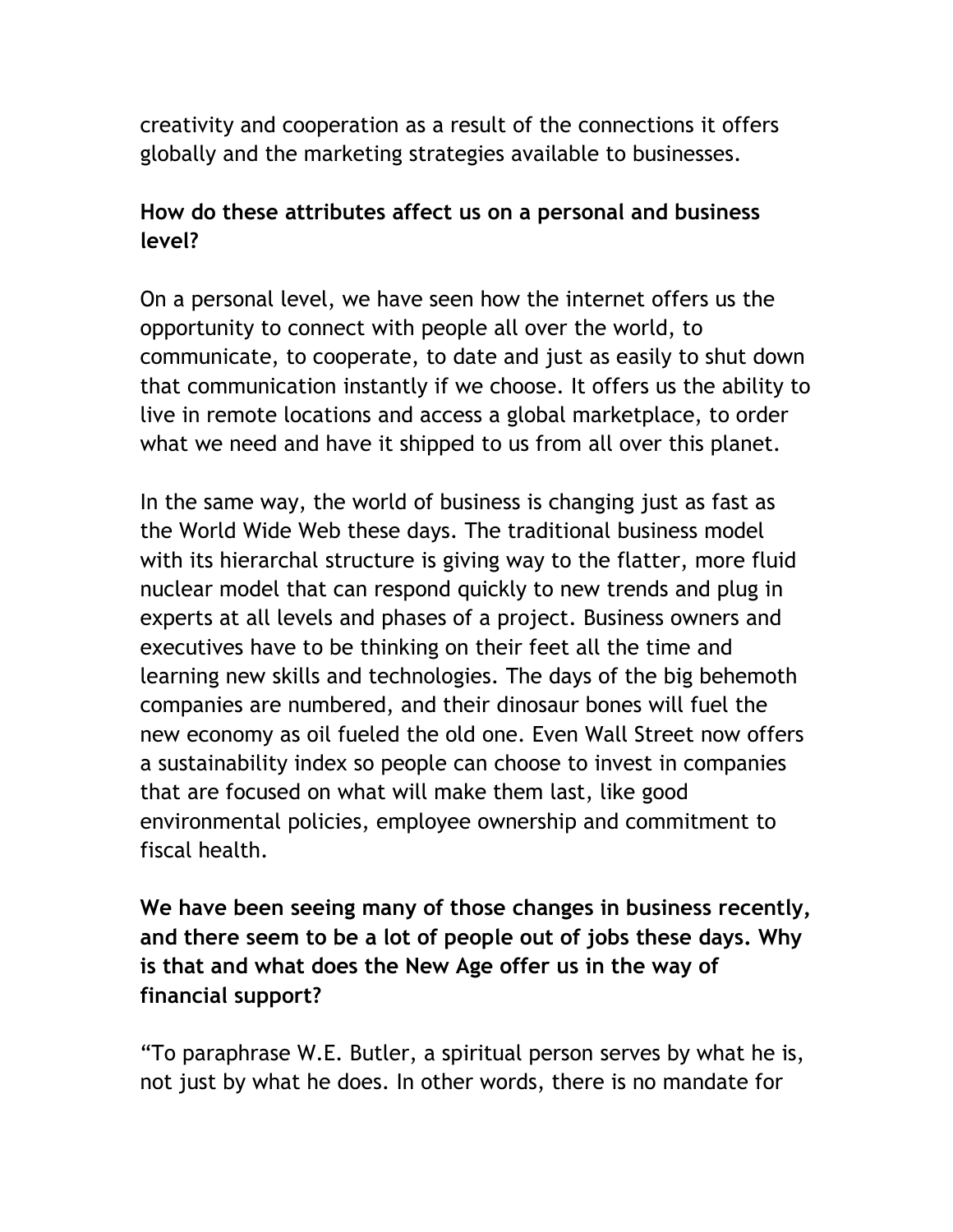spiritual people to subjugate themselves to a collective ideal of servitude, for their very existence is a conduit by which spirit enters into and transforms society, no matter how subtle and unnoticed it may be."

What I mean by using that quote is that the jobs of the past that we have lost recently are not coming back in the same numbers, and rather than worry about what kind of jobs we will have, we have to refocus our attention on small businesses that offer us the opportunity to use the four Cs: communication, cooperation, creativity and community. We have to become more self-sustaining instead of depending on large businesses to support us. The days of the lifetime job and retirement after 30 years are gone. The energy of the Aquarian Age will not support that structure.

More good news is that it offers us the chance to evaluate the lifestyle and work choices we have made and to consciously choose something that brings us joy, challenges us, and expresses our creativity. We all have strengths and activities that we love that can be converted into money-making ventures once we accept that we can truly be paid to do what we love.

## **What kind of business ventures do you think will thrive in this new business world?**

Anything centered around communication, radio, TV, all media will thrive. Entertainment ventures will become more and more desirable, computer games, more complex cell phones that can do so many things, creative movie making, travel, ethnically diverse foods, clothing and cultural events. All creative ventures: writing, painting, sculptures, music, photography. Personal service businesses like massage, personal trainers, meditation, yoga and t'ai chi instructors, nutritional counseling, alternative healing and preventive medicines. Unique and excellent organic products like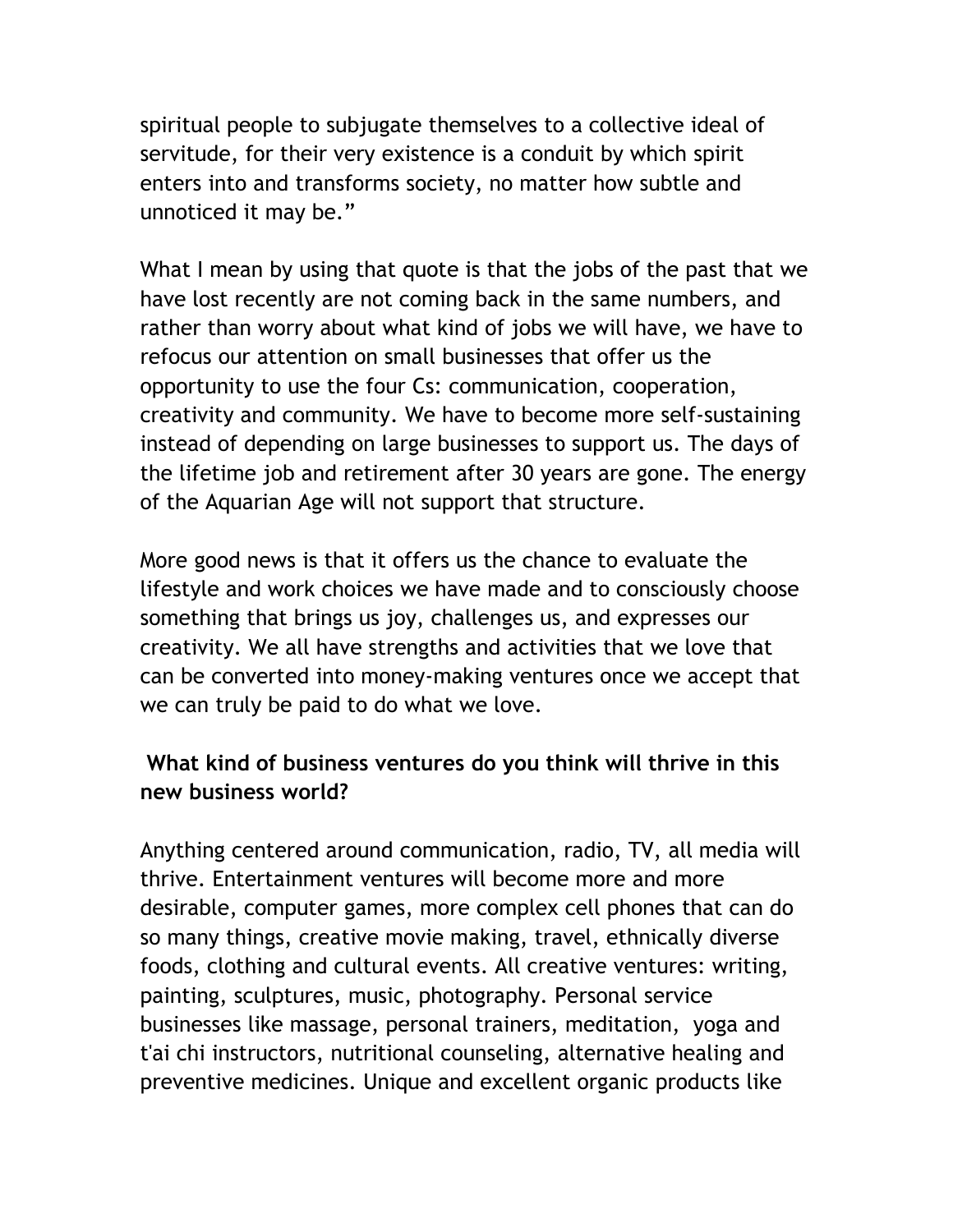coffees, teas, wines, canned food and frozen items. Environmentally sound products of all kinds. Non-violent toys, educational items and entertainment for children. And, there are so many things that have not been thought of or invented yet: light and sound technologies for healing, experiential homes and office buildings, so many wonderful changes that can occur if we continue on our current path.

## **So many people think humanity is headed down the path of destruction, how do you respond to that?**

Well, I like to point them to research that was done more than ten years ago identifying the fastest growing market in the western world. It was originally called Cultural Creatives, and over ten years ago, it was calculated at around 35% of market share, and now has grown to more than 50% market share. The interest and personality factors identified in this group of people include concern for the environment, focus on community and cooperation, interest in cultural diversity in friends, food and entertainment, commitment to personal and spiritual growth, and a desire for peaceful coexistence including religious and racial tolerance. This is the market for the New Aquarian businesses, and it's a huge market with a potential to thrive in ways we've never seen on this planet, good ways.

## **With encouraging numbers like that, why do you think so many people have a negative take on what is happening in the world?**

At the same time that this number is growing, the aspects of our culture that need to change are aggressively asserting themselves in an attempt to preserve their own existence. The old age is struggling to hang on, even though it is destined to disappear. I believe that because most people are inherently good, there is a morbid fascination with our shadow side, and that's why the media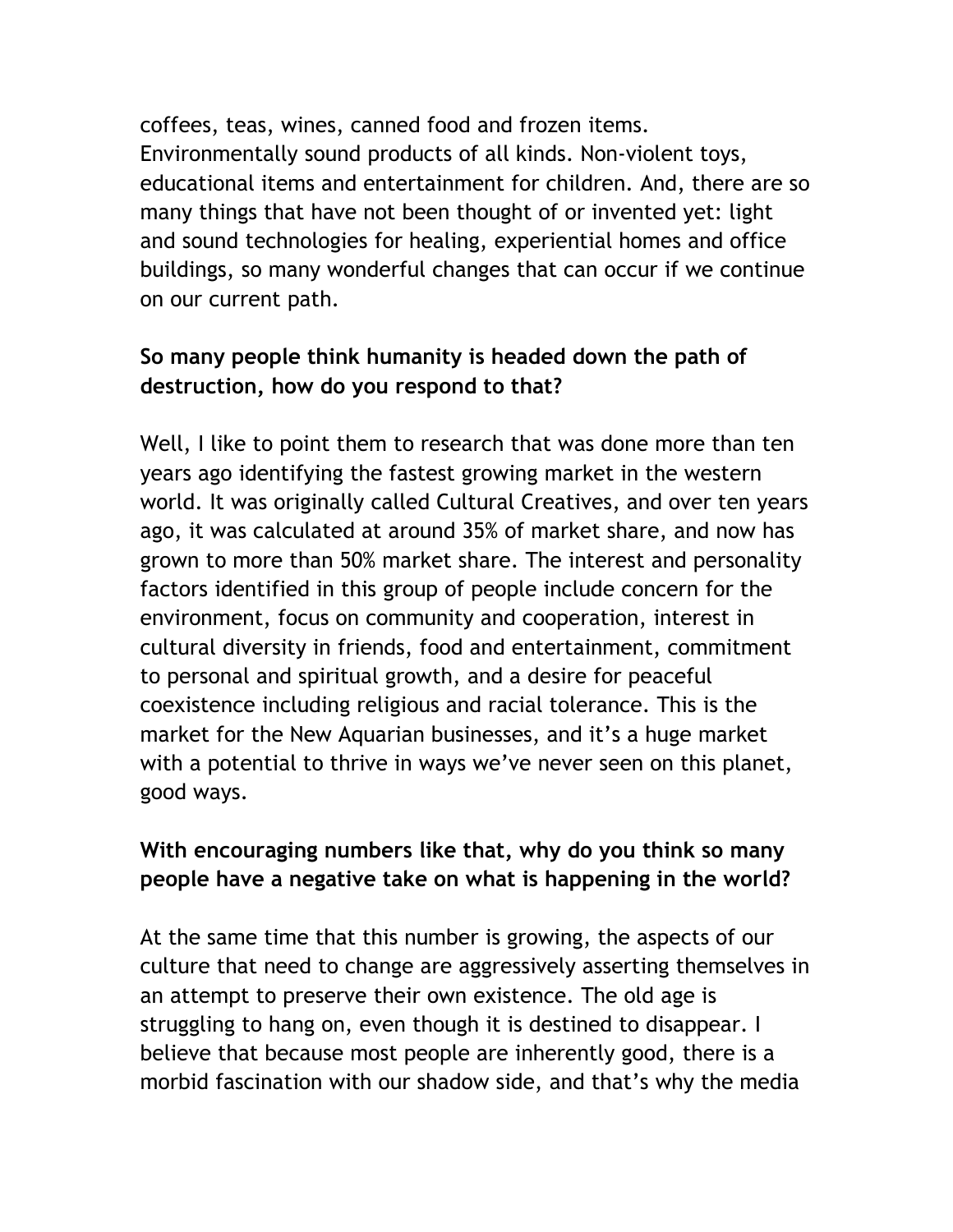often focuses on the negative events that are happening. There is more drama and dynamic tension in what's wrong with the world, and a bad habit of trying to get attention for negativity has created a perception that we are all bad. I think it is our very goodness that makes us fascinated with what is bad. We can hardly believe such horrible things are possible for human beings, because, for most of us they are not possible. And so we gawk at the three-headed chicken because it's a curiosity.

#### **How can we shift this habitual negativity?**

We can just begin focusing on what is good in our life and putting our energy into projects that move us forward. We can consciously choose to work on our own negativity. We can refuse to watch violence and ask for more positive programming and support businesses and products that are environmentally friendly. We can vote with our dollars and express our opinions when people are running their fear and negativity. We can offer suggestions to people in our lives on how they can help support a world they choose instead of one that is forced upon them or accepted by default. Everything we do is a choice, even the act of not choosing is a vote for the status quo. We have to claim our power and put it into action. We're creating a new world for ourselves and our children. We have the power to make it better. We can create, communicate, cooperate and build sustainable community. It's a powerful opportunity, and we have everything we need to move in the direction of Utopia if we just let go of our fears and focus our power and energy in a forward thinking direction. This is the time of choosing and creating. Use it well.

## **What advice do you have for those in the throes of change and challenge who don't understand what is happening?**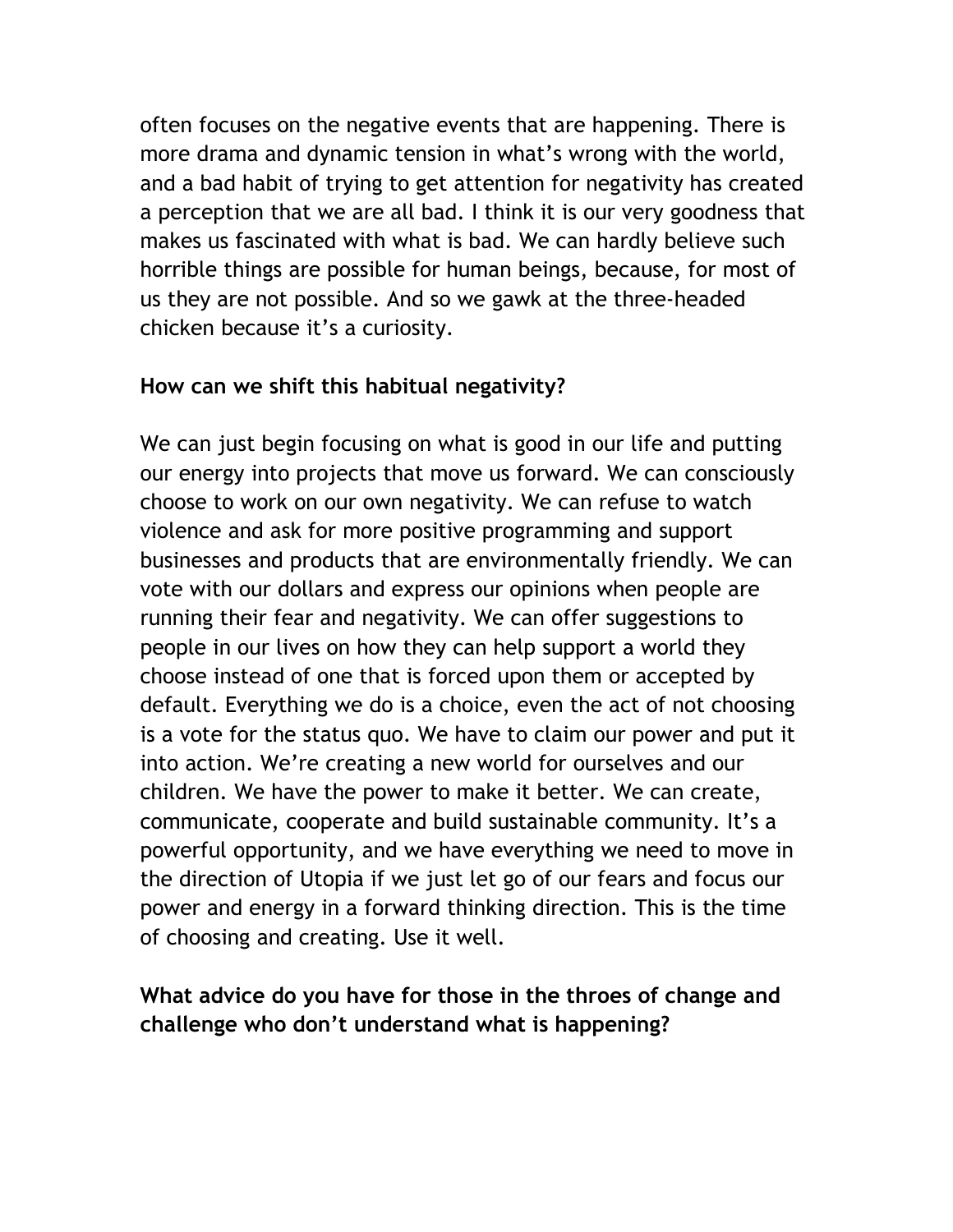I urge them to assess their skills and talents and to evaluate what brings them joy in their lives and then to look at how to turn that into a business. Make sure it is something you want to do as a business. Many don't want to use their arts for money-making. They want to retain that as a joy-bringing experience only, and that's fine. I also urge you to look beyond logic and let go of the limitations of what you think you can do and beyond what you think will make money. Also, look beyond what you think you deserve. Move into the realm of possibility and dreams. Whether we ever allow ourselves to look at them, we all have dreams. We all have visions of what our lives can be. We have to get in touch with them. That is where our mission lives. It lives in our imagination, and imagination is the meeting ground of heaven and earth. It is the realm where creativity reigns supreme. It is also where our personal wants and desires meet the collective unconscious and find points of connection that allow us to serve the greater good while serving our individual wants and needs. If you ask any spiritual person what they want to do, they always want to serve humanity in some way. And if you ask them their greatest challenge, they almost always say: making financial ends meet, paying bills and providing for their daily needs. If you combine those two, you have a winning combination for a successful business venture: serve the greater good while meeting your personal needs.

#### **What are some ways we can do that?**

You can get help from life and business coaches to clarify and focus your vision and create goals. You can meditate and ask for an idea that incorporates the aspects of your life that you want to fulfill. For instance, sit quietly and pray or think about what you want a business to do for you. Don't say, make money. That's an overlay. What you want may be to meet your financial obligations, to provide extras like vacations and upgrades to your home and lifestyle, joy in your daily endeavors, use a particular set of skills